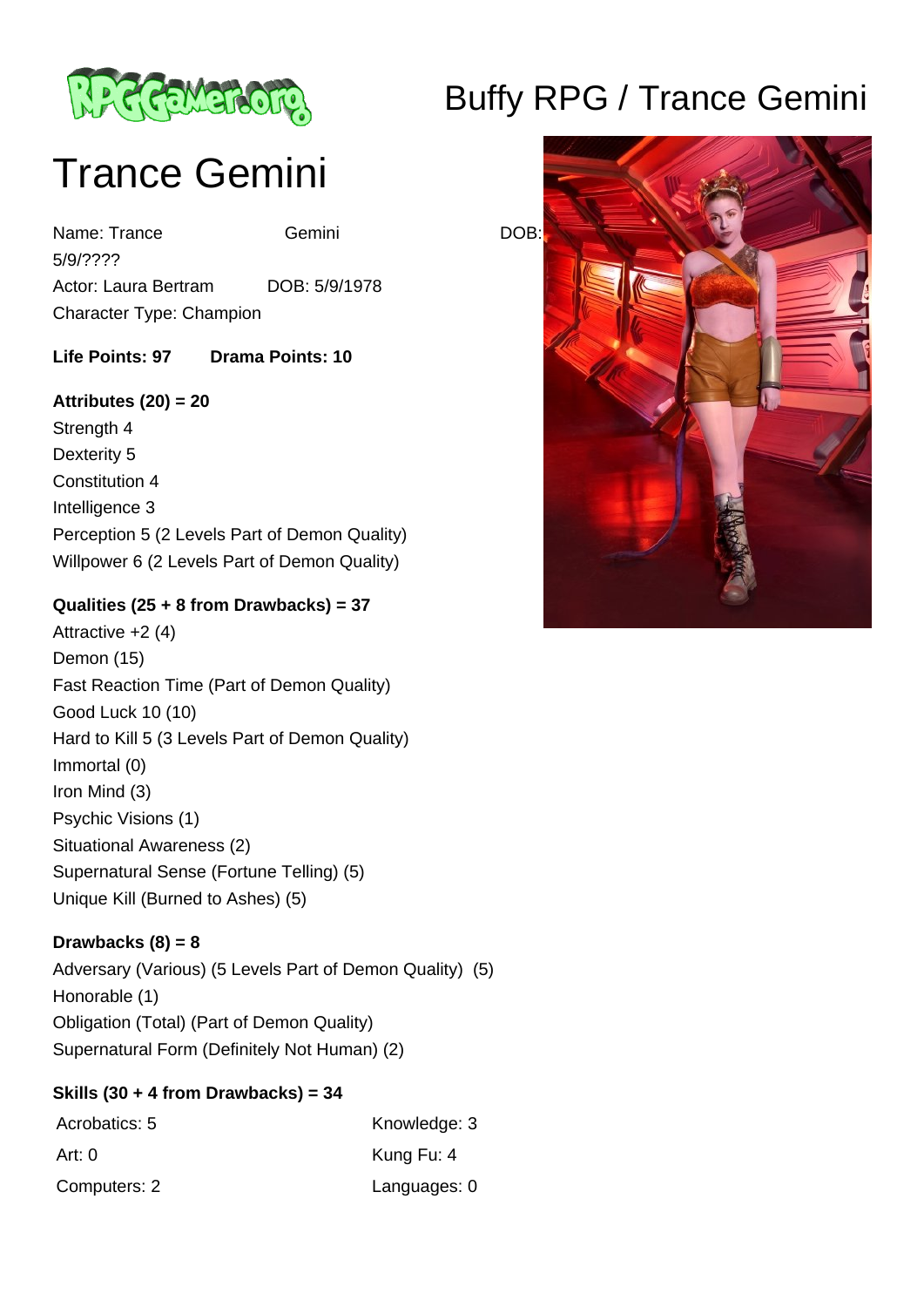| Crime: 5                   |                  | Mr. Fix-It: 0      |                          |
|----------------------------|------------------|--------------------|--------------------------|
| Doctor: 4                  |                  | Notice: 4          |                          |
| Driving: 1                 |                  | Occultism: 3       |                          |
| <b>Getting Medieval: 3</b> |                  | Science: 4         |                          |
| Gun Fu: 0                  |                  | Sports: 0          |                          |
| Influence: 2               |                  | Wild Card: 0       |                          |
| <b>Maneuvers</b>           | <b>Bonus</b>     | <b>Base Damage</b> | <b>Notes</b>             |
| Catch Weapon               | $\overline{7}$   | None               | Ranged Defense Act       |
| Dodge                      | 12               | None               | Defense Action           |
| Grapple                    | 14               | None               | <b>Resisted by Dodge</b> |
| Jump Kick                  | $\boldsymbol{9}$ | 21                 | <b>Bash</b>              |
| <b>Kick</b>                | 11               | 14                 | <b>Bash</b>              |
| (Groin Kick)               | 8                | 14                 | Bash                     |
| Parry                      | 12               | None               | Defense Action           |
| Parry Ranged               | 10               | None               | <b>Defense Action</b>    |
| Punch                      | 12               | $\,8\,$            | Bash                     |
| Spin Kick                  | 10               | 16                 | Bash                     |
| <b>Stake</b>               | 12               | 8                  | Slash/stab               |
| (Through the Heart)        | 9                | 8                  | x5 vs. vamps             |
| <b>Sweep Kick</b>          | 11               | $\,6$              | <b>Bash</b>              |
| Tail                       | 12               | $\,8\,$            | <b>Bash</b>              |
| <b>Toss</b>                | 8                | 4                  | Bash; must Grapple f     |
|                            |                  |                    |                          |

#### **Background on Trance Gemini**

 She manifests a startling ability to predict possible outcomes. Can she see the future, or is she just adept at making lucky guesses? Only Trance knows for sure, and she's not talking. Trance serves as life support officer as well as the crew's botanist, xenobiologist, make-do medic, and when necessary, spy and thief.

 Last year she had a little encounter with her "future self" and ended up trading places with her. So she may look a little different than you remembered, but she's still the same Trance - just a little older... with some alternate history in her past... and different skin color...

 It's like this. Things in the future are bad, really bad, and getting worse. The future I have seen is a place no one wants to live in. Yes, there is one possibility for a perfect future but I haven't see it yet. I can't say anymore about it. The future. If I do it would be dangerous for me and for you.

Quote: "I believe in causality. That we each have multiple fates. And that every decision we face represents a branching of reality. As we make choices in life, we limit our possible realities, inevitably determining our final destinies."

#### **Roleplaying Trance Gemini**

 Not much is known about the one called Trance Gemini. None of the crew of the Andromeda has ever seen her species before. She is energetic and cheerful and appears to have slight prescient abilities--she was able to find the planet that Dylan and Rommie were imprisoned on and she won a vast